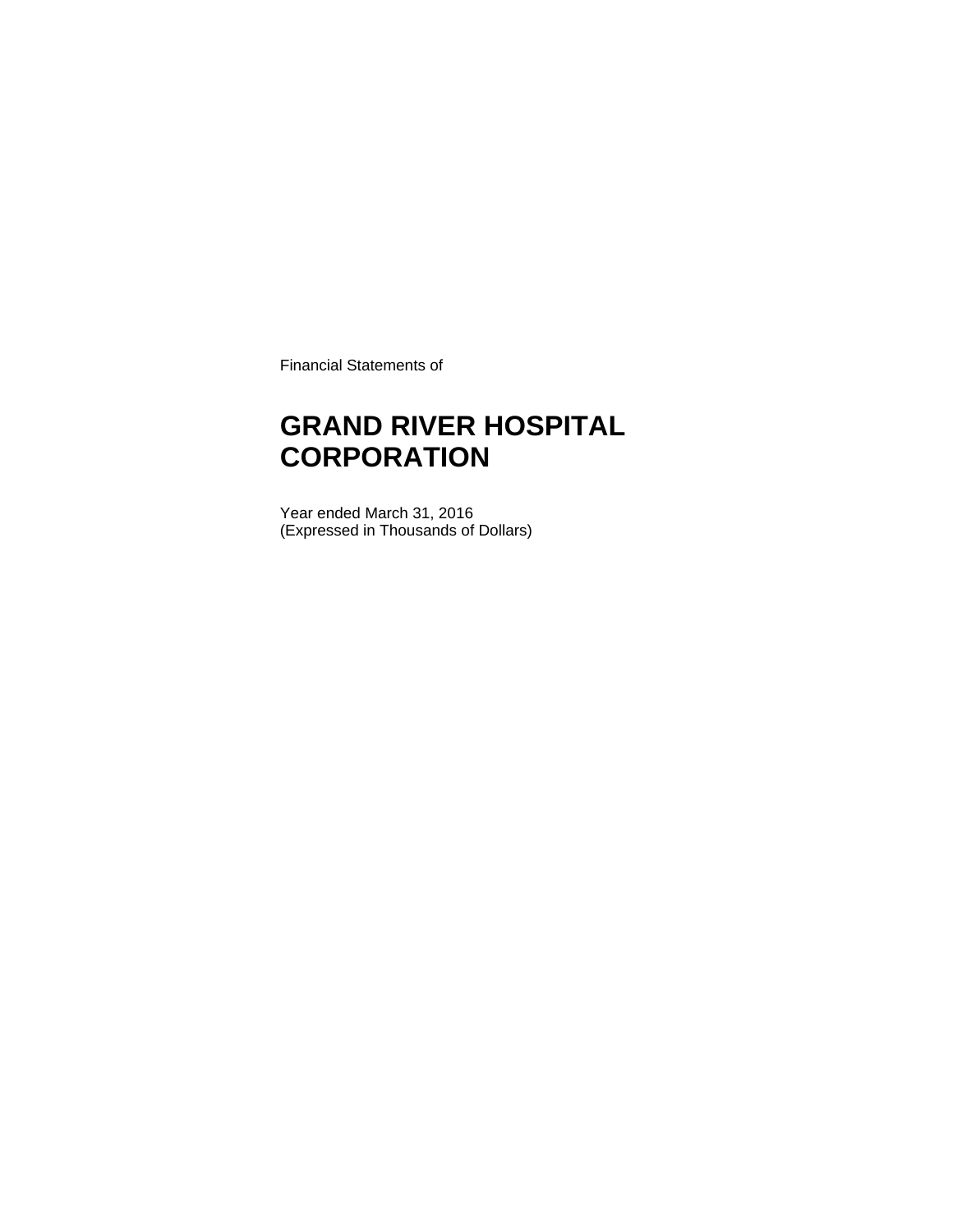

KPMG LLP 115 King Street South 2nd Floor Waterloo ON N2J 5A3 Canada Tel 519-747-8800 Fax 519-747-8830

### **INDEPENDENT AUDITORS' REPORT**

To the Board of Directors of Grand River Hospital Corporation

We have audited the accompanying financial statements of Grand River Hospital Corporation, which comprise the statement of financial position as at March 31, 2016 and the statements of operations, changes in net assets and cash flows for the year then ended, and notes, comprising a summary of significant accounting policies and other explanatory information.

#### *Management's Responsibility for the Financial Statements*

Management is responsible for the preparation and fair presentation of these financial statements in accordance with Canadian public sector accounting standards, and for such internal control as management determines is necessary to enable the preparation of financial statements that are free from material misstatement, whether due to fraud or error.

#### *Auditors' Responsibility*

Our responsibility is to express an opinion on these financial statements based on our audit. We conducted our audit in accordance with Canadian generally accepted auditing standards. Those standards require that we comply with ethical requirements and plan and perform the audit to obtain reasonable assurance about whether the financial statements are free from material misstatement.

An audit involves performing procedures to obtain audit evidence about the amounts and disclosures in the financial statements. The procedures selected depend on our judgment, including the assessment of the risks of material misstatement of the financial statements, whether due to fraud or error. In making those risk assessments, we consider internal control relevant to the entity's preparation and fair presentation of the financial statements in order to design audit procedures that are appropriate in the circumstances, but not for the purpose of expressing an opinion on the effectiveness of the entity's internal control. An audit also includes evaluating the appropriateness of accounting policies used and the reasonableness of accounting estimates made by management, as well as evaluating the overall presentation of the financial statements.

We believe that the audit evidence we have obtained is sufficient and appropriate to provide a basis for our audit opinion.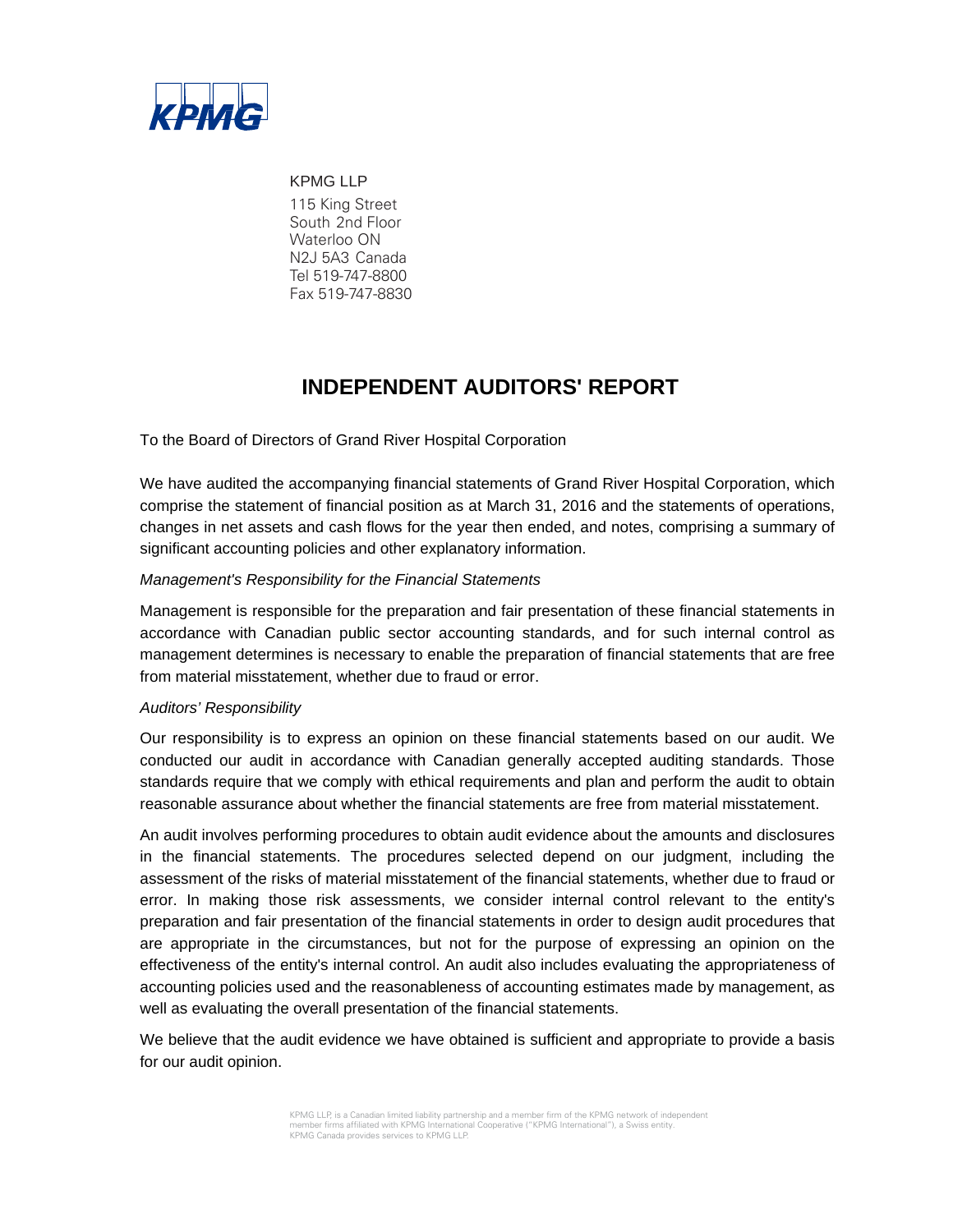

Page 2

*Opinion* 

In our opinion, the financial statements present fairly, in all material respects, the financial position of Grand River Hospital Corporation as at March 31, 2016 and its results of operations and its cash flows and its remeasurement gains and losses for the year then ended in accordance with Canadian public sector accounting standards.

 $KPMG$  11P

Chartered Professional Accountants, Licensed Public Accountants

May 24, 2016 Waterloo, Canada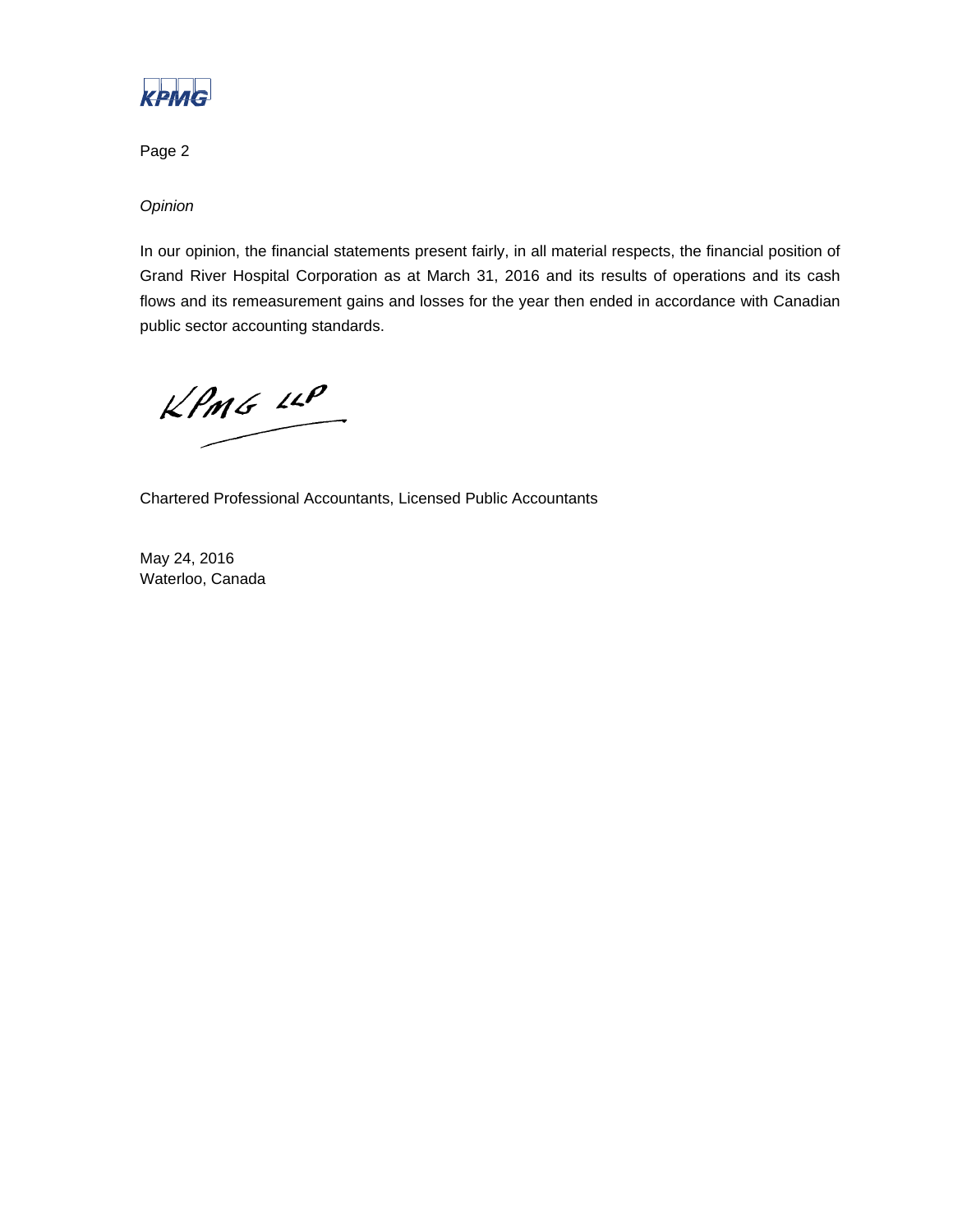Statement of Financial Position (Expressed in Thousands of Dollars)

|  |  | March 31, 2016, with comparative information for 2015 |
|--|--|-------------------------------------------------------|
|--|--|-------------------------------------------------------|

|                                                                                                                                                                                                  | 2016                            | 2015                            |
|--------------------------------------------------------------------------------------------------------------------------------------------------------------------------------------------------|---------------------------------|---------------------------------|
| <b>Assets</b>                                                                                                                                                                                    |                                 |                                 |
| <b>Current assets:</b>                                                                                                                                                                           |                                 |                                 |
| Cash (note 2)                                                                                                                                                                                    | \$<br>23,742                    | \$<br>36,871                    |
| Accounts receivable (note 3)                                                                                                                                                                     | 18,407                          | 23,128                          |
| Inventories                                                                                                                                                                                      | 4,203                           | 3,584                           |
| Prepaid expenses                                                                                                                                                                                 | 4,156                           | 3,698                           |
|                                                                                                                                                                                                  | 50,508                          | 67,281                          |
| Capital assets (note 4)                                                                                                                                                                          | 186,114                         | 188,017                         |
| Accrued pension benefit asset (note 5)                                                                                                                                                           | 31,898                          | 31,933                          |
|                                                                                                                                                                                                  | \$<br>268,520                   | \$<br>287,231                   |
| <b>Liabilities and Net Assets</b><br><b>Current liabilities:</b><br>Accounts payable and accrued liabilities<br>Accrued salary, wages and benefit liabilities<br>Deferred contributions (note 6) | \$<br>28,452<br>21,809<br>3,819 | \$<br>37,494<br>23,010<br>5,511 |
|                                                                                                                                                                                                  | 54,080                          | 66,015                          |
| Accrued other benefits obligation (note 5)                                                                                                                                                       | 10,375                          | 9,120                           |
| Deferred capital contributions (note 7)                                                                                                                                                          | 152,058                         | 157,905                         |
| Net assets:                                                                                                                                                                                      |                                 |                                 |
| Internally restricted - capital assets (note 8)                                                                                                                                                  | 28,881                          | 27,081                          |
| Unrestricted                                                                                                                                                                                     | 23,126                          | 27,110                          |
|                                                                                                                                                                                                  | 52,007                          | 54,191                          |
| Commitments and contingencies (note 9)                                                                                                                                                           |                                 |                                 |
|                                                                                                                                                                                                  | \$<br>268,520                   | \$<br>287,231                   |

See accompanying notes to financial statements.

On behalf of the Board:

Director

Director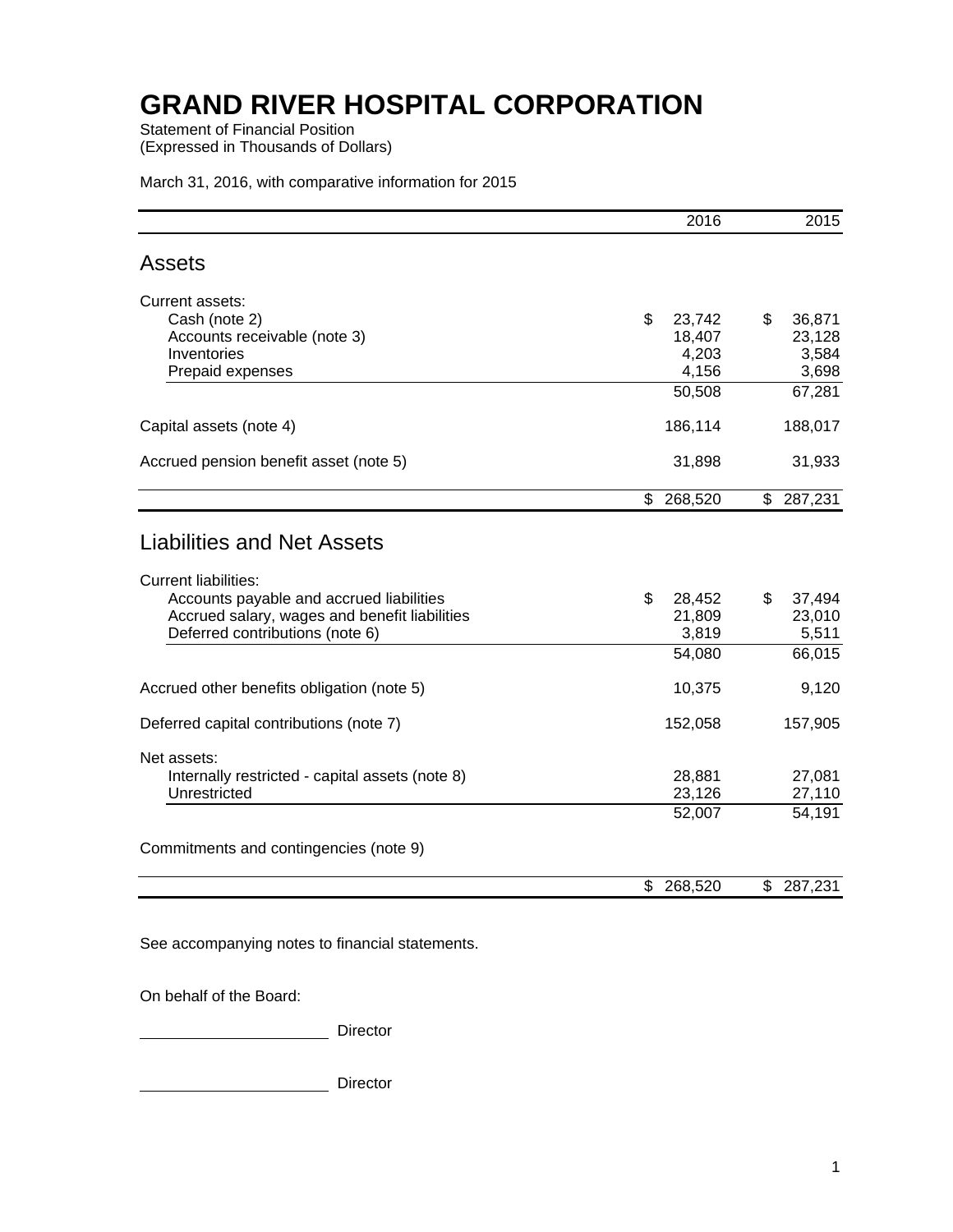Statement of Operations

(Expressed in Thousands of Dollars)

| Year ended March 31, 2016, with comparative information for 2015 |  |  |  |
|------------------------------------------------------------------|--|--|--|
|------------------------------------------------------------------|--|--|--|

|                                                           | 2016           | 2015          |
|-----------------------------------------------------------|----------------|---------------|
| Revenue:                                                  |                |               |
| Ontario Ministry of Health and Long-Term Care             |                |               |
| ("MOHLTC") Operating                                      | \$<br>295,806  | \$<br>299,620 |
| <b>Billable patient services</b>                          | 26,083         | 24,222        |
| Recoveries from external sources                          | 23,516         | 22,786        |
| Other                                                     | 7,653          | 5,641         |
| Amortization of deferred capital contributions            |                |               |
| related to equipment (note 7)                             | 5,605          | 5,435         |
|                                                           | 358,663        | 357,704       |
| Expenses:                                                 |                |               |
| Salaries, wages, benefits and purchased services          | 231,785        | 230,395       |
| Medical staff remuneration                                | 26,351         | 26,116        |
| Non-salary                                                | 93,796         | 94,451        |
| Amortization of equipment                                 | 8,065          | 7,756         |
|                                                           | 359,997        | 358,718       |
| Deficiency of revenue over expenses                       |                |               |
| before the undernoted                                     | (1, 334)       | (1,014)       |
| MOHLTC PCOP reconciliation adjustment (note 10)           | 1,555          | 2,325         |
| Excess of revenue over expenses for MOHLTC purposes       | 221            | 1,311         |
|                                                           |                |               |
| Amortization of buildings and building improvements       | (11, 776)      | (11, 466)     |
| Amortization of deferred capital contributions related to |                |               |
| buildings and building improvements (note 7)              | 9,371          | 9,452         |
| Deficiency of revenue over expenses                       | \$<br>(2, 184) | \$<br>(703)   |

See accompanying notes to financial statements.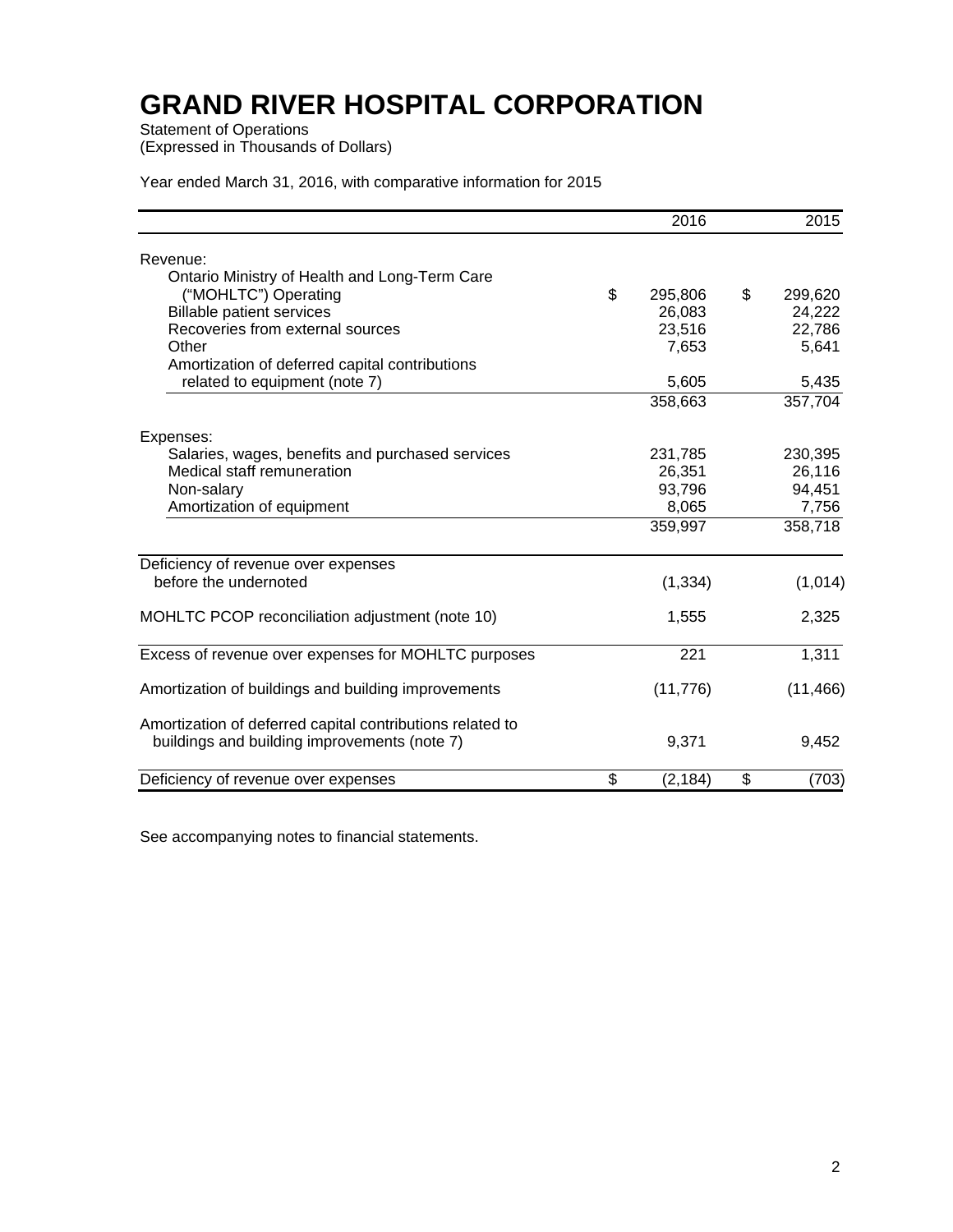Statement of Changes in Net Assets (Expressed in Thousands of Dollars)

#### Year ended March 31, 2016, with comparative information for 2015

|                                                 | Internally<br>restricted -<br>capital assets | Unrestricted | 2016<br>Total | 2015<br>Total |
|-------------------------------------------------|----------------------------------------------|--------------|---------------|---------------|
| Balance, beginning of year                      | \$<br>27.081                                 | \$<br>27.110 | \$<br>54.191  | \$<br>54,894  |
| Excess (deficiency) of revenue<br>over expenses | 1,800                                        | (3,984)      | (2, 184)      | (703)         |
| Balance, end of year                            | \$<br>28,881                                 | \$<br>23.126 | \$<br>52.007  | \$<br>54,191  |

See accompanying notes to financial statements.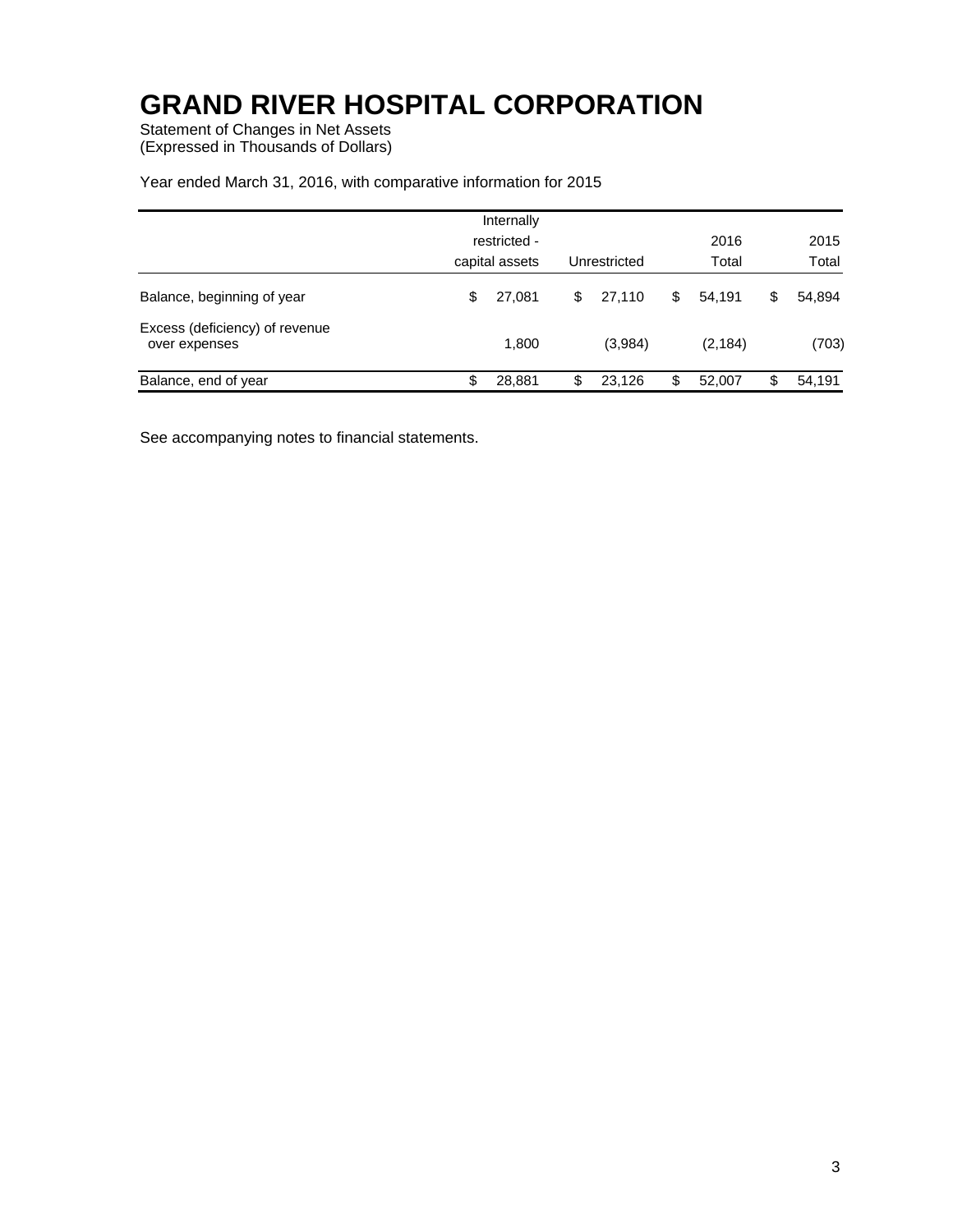Statement of Cash Flows (Expressed in Thousands of Dollars)

Year ended March 31, 2016, with comparative information for 2015

|                                                                                         | 2016           | 2015         |
|-----------------------------------------------------------------------------------------|----------------|--------------|
| Cash provided by (applied to):                                                          |                |              |
| Operations:                                                                             |                |              |
| Deficiency of revenue over expenses                                                     | \$<br>(2, 184) | \$<br>(703)  |
| Employer cash contributions to the KWH pension plan                                     | (9,264)        | (10, 234)    |
| Employer cash contributions to other defined benefit plans<br>Items not involving cash: | (406)          | (248)        |
| Amortization of equipment                                                               | 8,065          | 7,756        |
| Amortization of buildings and building improvements                                     | 11,776         | 11,466       |
| Amortization of deferred contributions related to equipment                             | (5,605)        | (5, 435)     |
| Amortization of deferred contributions related to buildings                             |                |              |
| and building improvements                                                               | (9,371)        | (9, 452)     |
| Defined benefit expense                                                                 | 10,960         | 8,528        |
| Change in non-cash operating working capital (note 11)                                  | (13,237)       | 7,355        |
|                                                                                         | (9,266)        | 9,033        |
| Investing activities:                                                                   |                |              |
| Purchase and construction of capital assets, net of disposals                           | (15, 794)      | (17, 587)    |
| Financing activities:                                                                   |                |              |
| Contributions received for capital purposes                                             | 11,931         | 9,091        |
| Increase (decrease) in cash                                                             | (13, 129)      | 537          |
|                                                                                         |                |              |
| Cash, beginning of year                                                                 | 36,871         | 36,334       |
| Cash, end of year                                                                       | \$<br>23,742   | \$<br>36,871 |

See accompanying notes to financial statements.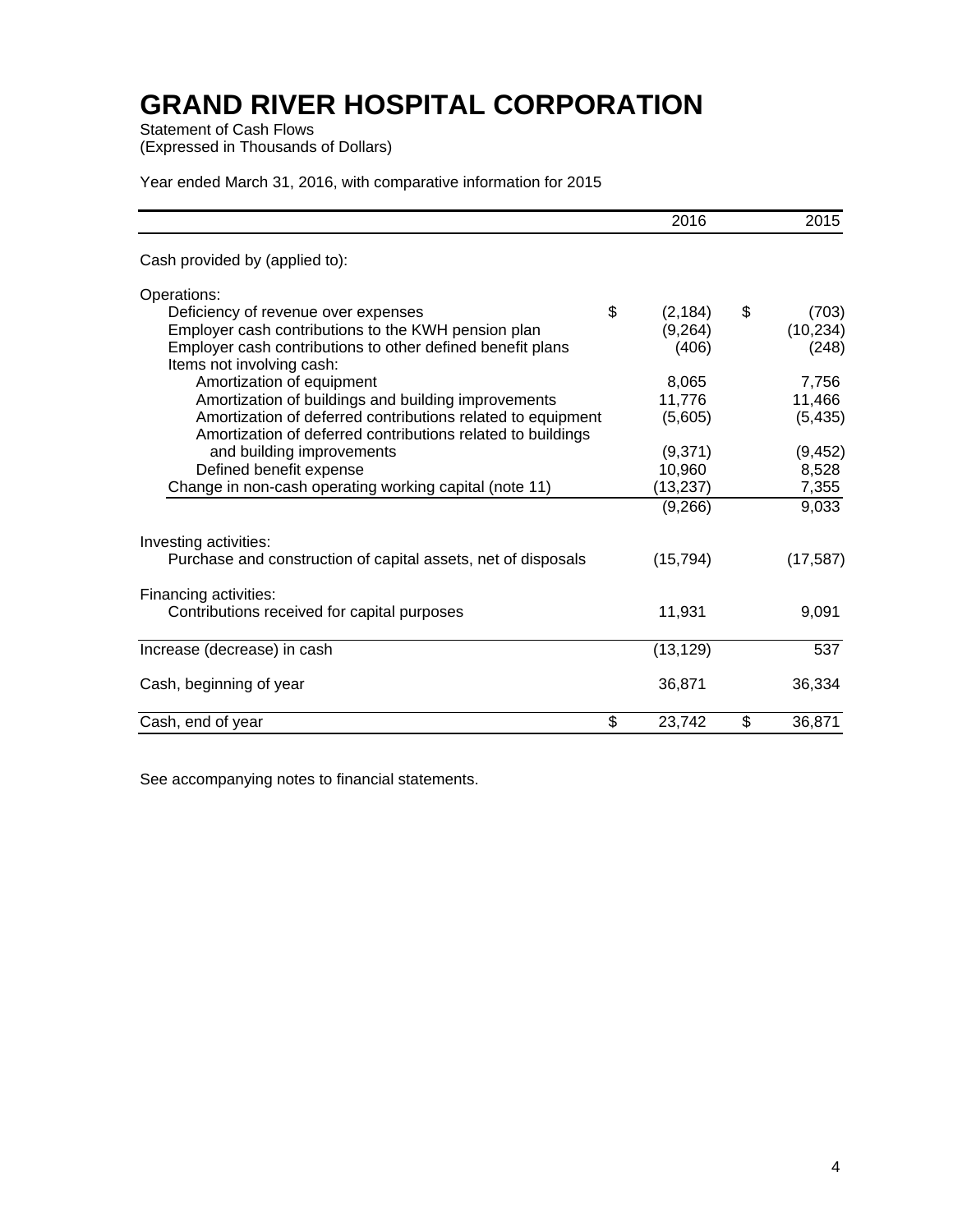Notes to Financial Statements (Expressed in Thousands of Dollars)

Year ended March 31, 2016

The Grand River Hospital Corporation (the "Hospital") is a regional provider of community hospital services. The Hospital provides its services primarily through the Kitchener-Waterloo site and the Freeport site. The Hospital is assigned to the Waterloo Wellington Local Health Integration Network. The Hospital is incorporated under the Corporations Act (Ontario) without share capital and is a registered charity under the Income Tax Act (Canada) and is exempt from income taxes.

#### **1. Significant accounting policies:**

The financial statements have been prepared by management in accordance with the Chartered Professional Accountants of Canada Handbook - Public Sector Accounting Standards including the 4200 standards for government not-for-profit organizations.

There are no remeasurement gains or losses for the years ended March 31, 2016 and 2015. Accordingly, a statement of remeasurement gains and losses is not included in these financial statements.

(a) Basis of presentation:

These financial statements present only the accounts of the Hospital as a separately managed entity. They do not include the accounts of the following related, but separate entities:

Grand River Hospital Volunteer Association

Grand River Hospital Foundation

The financial information of these entities is reported separately from the Hospital.

(b) Basis of funding:

The Hospital is funded primarily by the Province of Ontario in accordance with budget arrangements established by both the Ministry of Health and Long-Term Care (the MOHLTC) and the Waterloo Wellington Local Health Integration Network. The Hospital has entered into a Hospital Service Accountability Agreement ("H-SAA") with the LHIN that sets out the obligations as well as the minimum performance standards that must be met by the Hospital. Any excess of revenue over expenses with respect to base funding during a fiscal year is not required to be returned. However, if the hospital does not meet its performance standards or obligations under the H-SAA, the LHIN has the right to adjust funding received by the Hospital. The Hospital accrues for known clawback amounts. As at March 31, 2016, management is of the opinion that the Hospital is in compliance with the obligations and minimum performance standards under the H-SAA.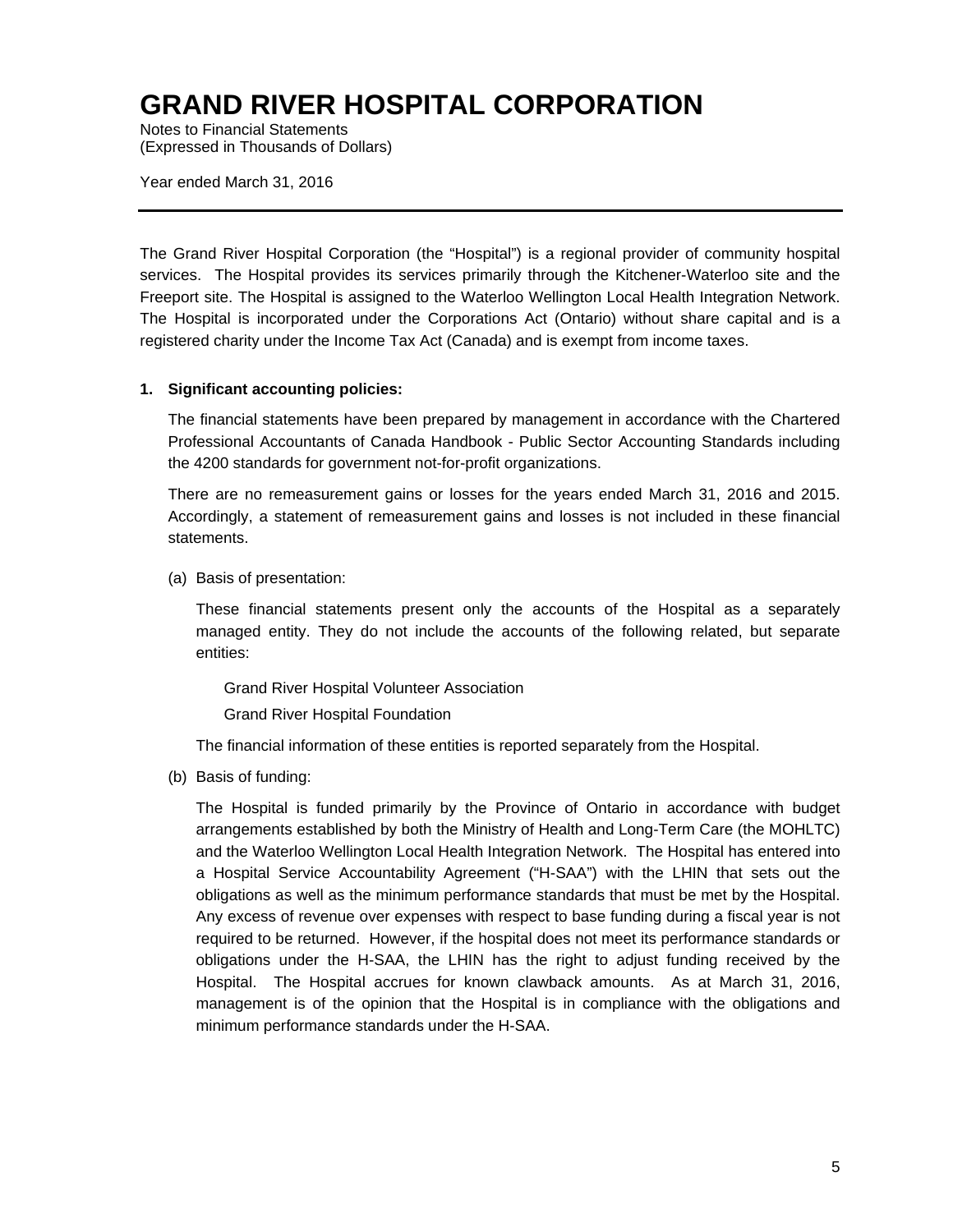Notes to Financial Statements, continued (Expressed in Thousands of Dollars)

Year ended March 31, 2016

#### **1. Significant accounting policies (continued):**

(c) Revenue recognition:

The Hospital follows the deferral method of accounting for contributions, which include donations and government grants.

Under the Health Insurance Act and Regulations thereto, the Hospital is funded primarily by the Province of Ontario in accordance with budget arrangements established by MOHLTC. Operating grants are recorded as revenue in the period to which they relate. Grants approved, but not received at the end of an accounting period, are accrued. Where a portion of a grant relates to a future period, it is deferred and recognized in that subsequent period.

Unrestricted contributions are recognized as revenue when received or receivable if the amount to be received can be reasonably estimated and collection is reasonably assured.

Externally restricted contributions, other than endowment contributions, are recognized as revenue in the year in which the related expenses are recognized. Contributions restricted for the purchase of capital assets are deferred and amortized into revenue on a straight-line basis, at a rate corresponding with the amortization rate of the related capital assets.

Revenue from the MOHLTC, preferred accommodation, as well as income from parking and other ancillary operations, is recognized when the goods are sold or the service is provided.

(d) Measurement uncertainty:

The preparation of financial statements requires management to make estimates and assumptions that affect the reported amounts of assets and liabilities and disclosure of contingent assets and liabilities at the dates of the financial statements and the reported amounts of revenue and expenses during the years. Significant items subject to such estimates and assumptions include the carrying amount of accrued pension benefit, capital assets, accounts payable and accrued liabilities, accrued other benefit obligation, and valuation allowances for receivables. Actual results could differ from those estimates.

(e) Inventories:

Inventories are valued at lower of cost and net realizable value.

Provision has been made for any obsolete or unusable inventory on hand.

(f) Capital assets:

Capital assets are recorded at cost less accumulated amortization. The Hospital records amortization of its capital assets on a straight-line basis over the estimated useful life of the asset at the following annual rates:

| Buildings and building improvements | 2% to 20% |
|-------------------------------------|-----------|
| Furniture and equipment             | 5% to 20% |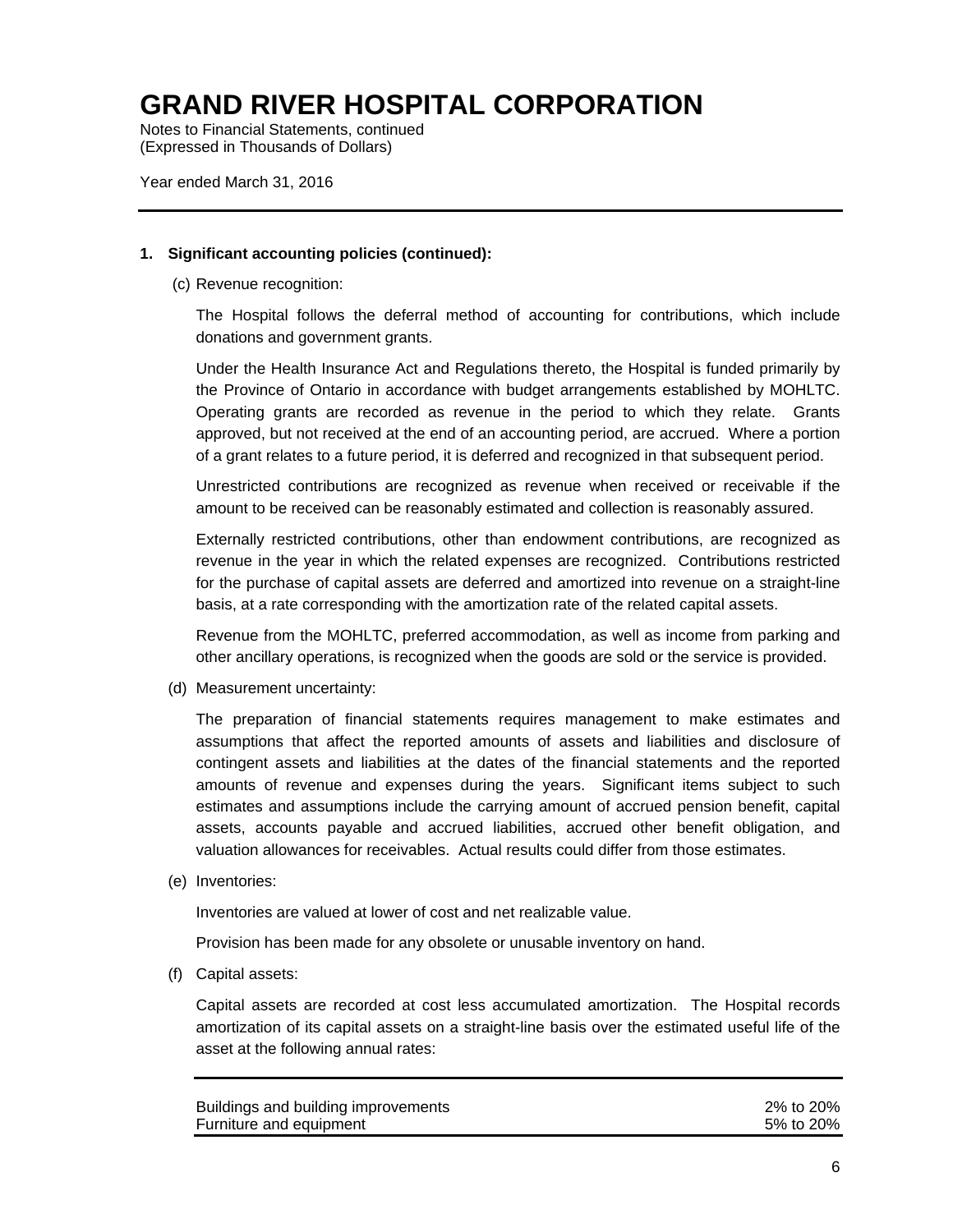Notes to Financial Statements, continued (Expressed in Thousands of Dollars)

Year ended March 31, 2016

#### **1. Significant accounting policies (continued):**

(g) Contributed services:

Volunteers contribute numerous hours to assist the Hospital in carrying out certain charitable aspects of its service delivery activities. The fair value of these contributed services is not readily determinable and is not reflected in these financial statements.

#### (h) Employee benefits plans:

The Hospital accrues its obligations under employee benefit plans as the employees render the services necessary to earn the pension and post-retirement benefits. The Hospital has the following accounting policies:

(i) Defined benefit plans:

The Hospital has defined benefit pension plans covering substantially all employees and a supplemental pension plan for a specific group of employees. The benefits are based on years of service and the employee's final average earnings. The cost of this program is being funded currently.

The Hospital provides a defined benefit plan covering health and dental care benefits upon early retirement. Early retirees, who are in receipt of pension benefits, may also elect to receive health and dental benefits under the plan until the age of 65. The cost of health and dental benefits related to employees' current service is charged to income annually.

The cost of pensions and post-retirement benefits earned by employees is actuarially determined using the projected benefit method pro-rated on service and management's best estimate of expected plan investment performance, salary escalation, expected health and dental costs and retirement ages of employees.

 Actuarial gains (losses) on plan assets arise from the difference between the actual return on plan assets for a period and the expected return on plan assets for that period. Actuarial gains (losses) on the accrued benefit obligation arise from differences between actual and expected experience and from changes in the actuarial assumptions used to determine the accrued benefit obligation. The net accumulated actuarial gains (losses) are amortized over the average remaining service period of active employees. The average remaining service period of the active employees covered by the pension plan is 12.3 years (2015 - 12.3 years). The average remaining service period of the active employees covered by the other retirement benefits plan is 13.8 years (2015 - 13.8 years).

Past service costs from plan amendments or plan initiations are recognized immediately in the period the plan amendments occur.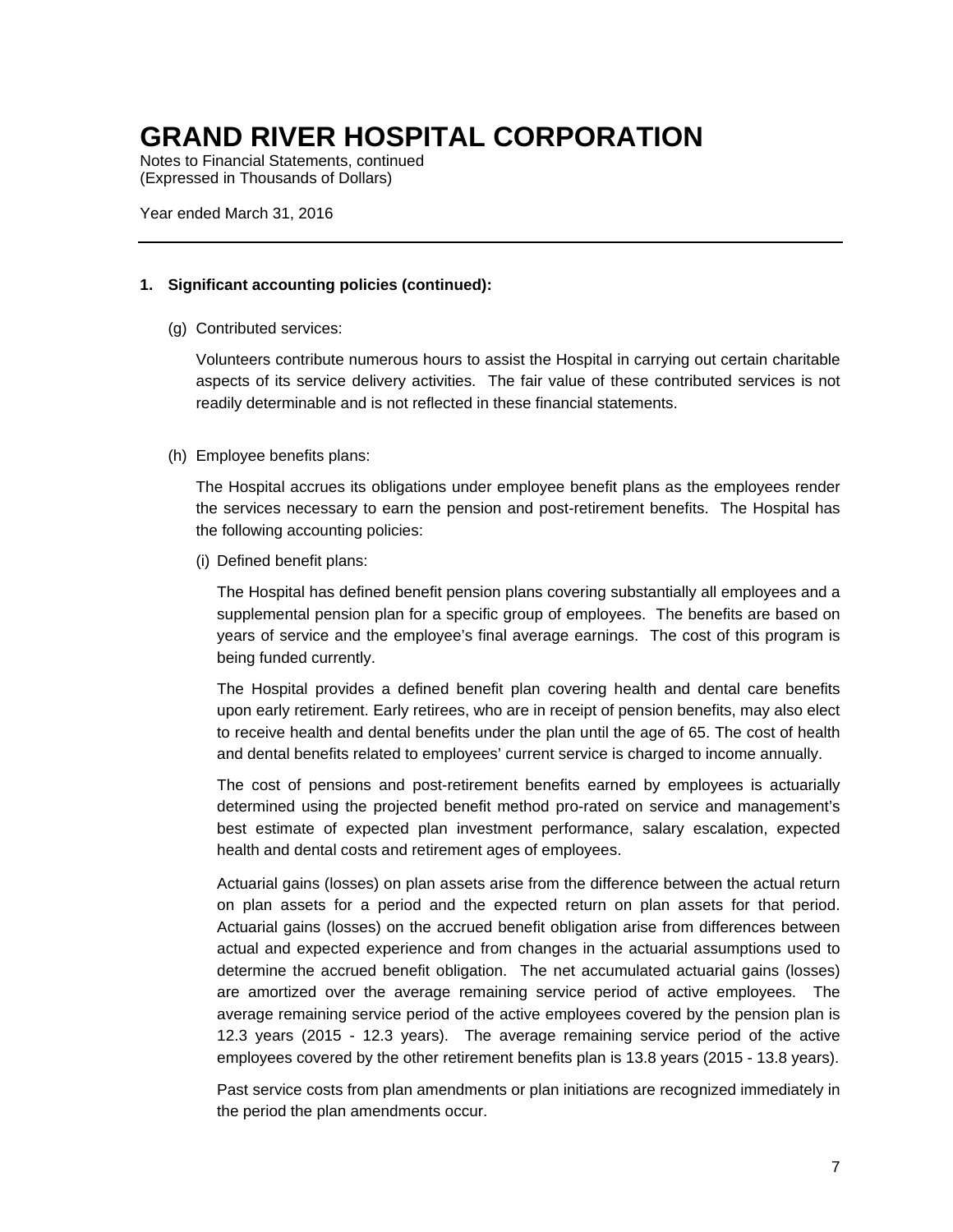Notes to Financial Statements, continued (Expressed in Thousands of Dollars)

Year ended March 31, 2016

#### **1. Significant accounting policies (continued):**

- (h) Employee benefits plans (continued):
	- (ii) Multi-employer plan:

Defined contribution plan accounting (where contributions are expensed as incurred) is applied to the multi-employer defined benefit Healthcare of Ontario Pension Plan ("HOOPP") for which the Hospital does not have the necessary information to apply defined benefit plan accounting.

(i) Financial instruments:

Financial instruments are recorded at fair value on initial recognition. Derivative instruments and equity instruments that are quoted in an active market are reported at fair value. All other financial instruments are subsequently recorded at cost or amortized cost unless management has elected to carry the instruments at fair value. Management has elected to record all investments at fair value as they are managed and evaluated on a fair value basis.

Unrealized changes in fair value are recognized in the statement of remeasurement gains and losses until they are realized, when they are transferred to the statement of operations.

Transaction costs incurred on the acquisition of financial instruments measured subsequently at fair value are expensed as incurred. All other financial instruments are adjusted by transaction costs incurred on acquisition and financing costs, which are amortized using the straight-line method.

All financial assets are assessed for impairment on an annual basis. When a decline is determined to be other than temporary, the amount of the loss is reported in the statement of operations and any unrealized gain is adjusted through the statement of remeasurement gains and losses.

When the asset is sold, the unrealized gains and losses previously recognized in the statement of remeasurement gains and losses are reversed and recognized in the statement of operations.

Long-term debt is recorded at cost.

The Standards require an organization to classify fair value measurements using a fair value hierarchy, which includes three levels of information that may be used to measure fair value:

- Level 1 Unadjusted quoted market prices in active markets for identical assets or liabilities:
- Level 2 Observable or corroborated inputs, other than level 1, such as quoted prices for similar assets or liabilities in inactive markets or market data for substantially the full term of the assets or liabilities; and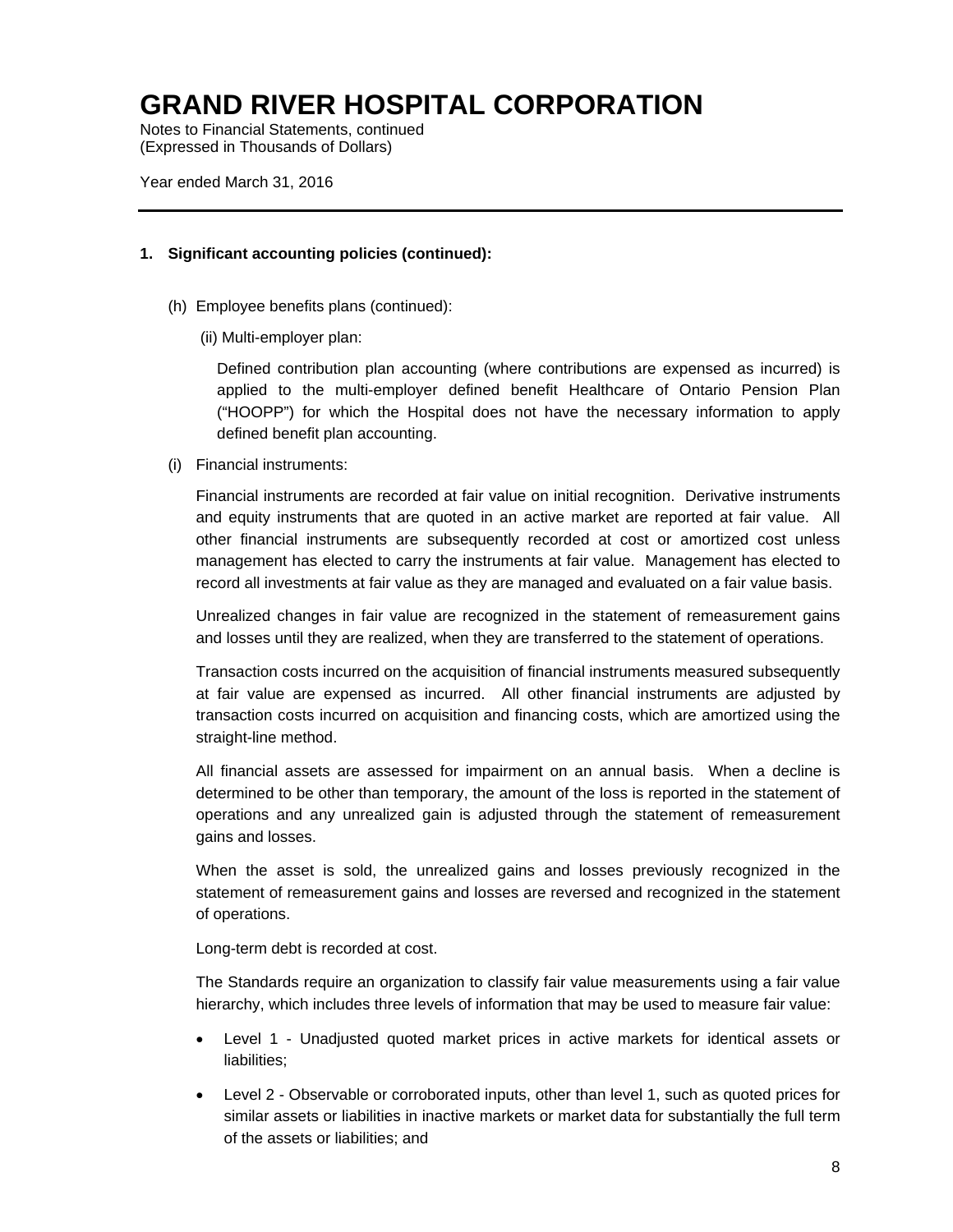Notes to Financial Statements, continued (Expressed in Thousands of Dollars)

Year ended March 31, 2016

#### **1. Significant accounting policies (continued):**

- (i) Financial instruments (continued):
	- Level 3 Unobservable inputs that are supported by little or no market activity and that are significant to the fair value of the assets and liabilities.

#### **2. Cash:**

Cash of approximately \$3,398 (2015 - \$5,282) will be needed to fund future capital and operating projects under agreements with Cancer Care Ontario and other minor sponsors.

#### **3. Accounts receivable:**

|                                         | Operating          | Capital          | 2016                 | 2015                 |
|-----------------------------------------|--------------------|------------------|----------------------|----------------------|
| <b>MOHLTC</b><br>Cancer Care Ontario    | \$<br>444<br>2,237 | \$<br>2,953<br>۰ | \$<br>3,397<br>2,237 | 4,994<br>\$<br>5,947 |
| <b>Grand River Hospital</b>             |                    |                  |                      |                      |
| Foundation<br>Patient                   | 278<br>6,662       | 1,026            | 1,304<br>6,662       | 1,304<br>6,417       |
| Other                                   | 5,788              | 14               | 5,802                | 5,614                |
|                                         | 15,409             | 3,993            | 19,402               | 24,276               |
| Less allowance for<br>doubtful accounts | 995                |                  | 995                  | 1,148                |
|                                         | \$<br>14,414       | \$<br>3,993      | \$<br>18,407         | \$23,128             |

#### **4. Capital assets:**

|                                                     |                  |                             |    | 2016              | 2015              |
|-----------------------------------------------------|------------------|-----------------------------|----|-------------------|-------------------|
|                                                     | Cost             | Accumulated<br>amortization |    | Net book<br>value | Net book<br>value |
| Land<br>Buildings and related<br>service equipment  | \$<br>809        | \$                          | \$ | 809               | \$<br>809         |
| and improvements                                    | 299,715          | 162,950                     |    | 136,765           | 142,314           |
| Furniture and equipment<br>Construction in progress | 134,202<br>6,845 | 92,507<br>-                 |    | 41,695<br>6,845   | 30,093<br>14,801  |
|                                                     | \$<br>441,571    | \$<br>255,457               | \$ | 186,114           | \$<br>188,017     |

Certain land and buildings designated for Hospital purposes are leased to the Hospital, at a nominal charge, by The Corporation of The City of Kitchener and The Corporation of The City of Waterloo.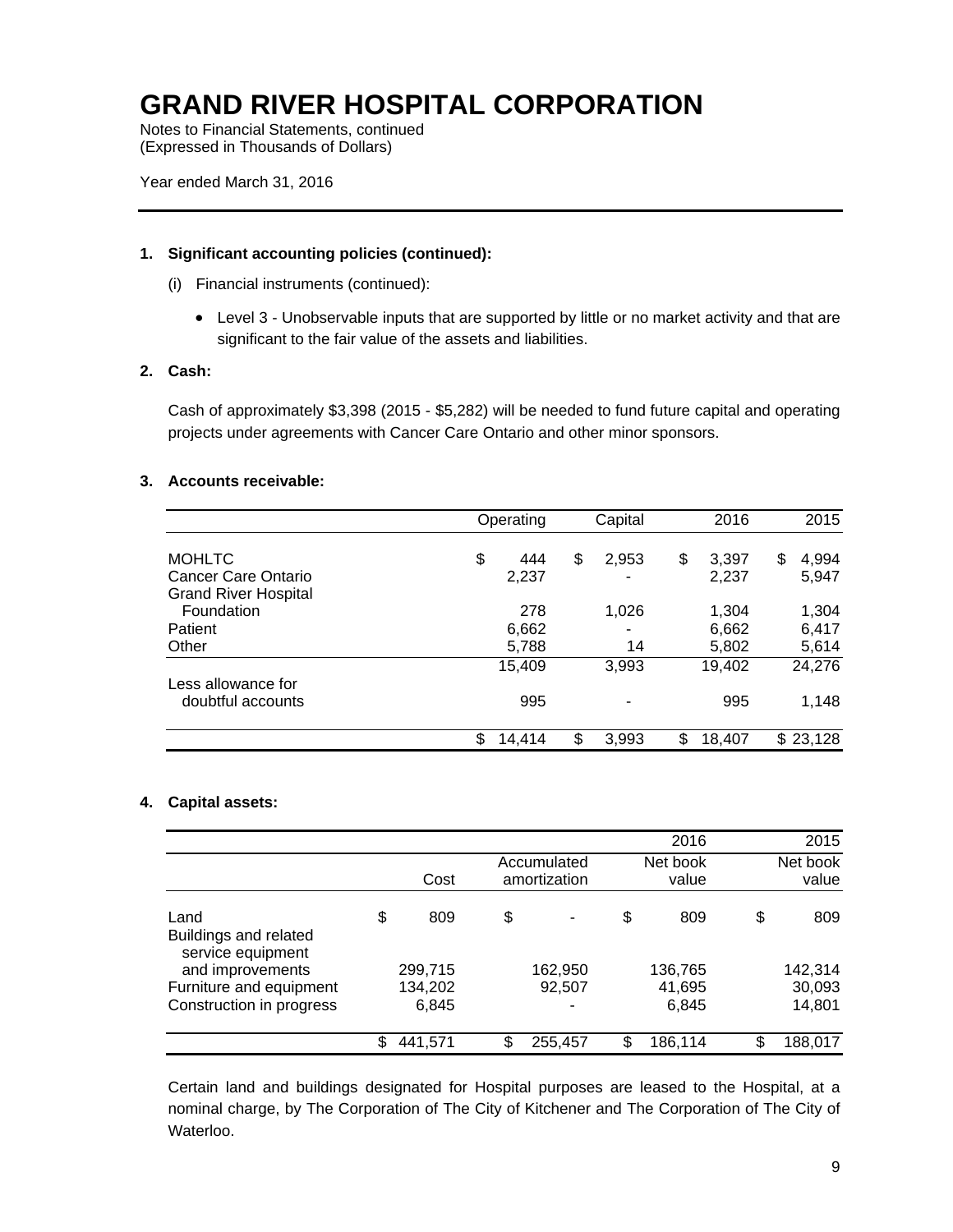Notes to Financial Statements, continued (Expressed in Thousands of Dollars)

Year ended March 31, 2016

#### **5. Pension and other defined benefit plans:**

Substantially all of the employees of the Kitchener-Waterloo site are members of the KWH pension plan, a defined benefit registered pension plan, and several individuals also participate in an unfunded supplemental pension plan, both of which are final average earnings programs. The Hospital measures its accrued benefit obligations for accounting purposes based on the most recent actuarial valuation as at April 1, 2014, together with a projection of these results to March 31, 2016. The next required valuation will be no later than April 1, 2017 (for fiscal 2018).

Substantially all of the employees of the Freeport site and the Grand River Regional Cancer Centre are eligible to be members of HOOPP, which is a multi-employer, defined benefit, final pay, contributory plan. As HOOPP's assets and liabilities are not segmented by participating employer, the Hospital accounts for its HOOPP obligation on a cash basis (as a defined contribution plan). The most recent actuarial valuation of the plan at December 31, 2015 indicated that the plan is fully funded.

The expense for the Hospital's benefit plans are included in the statement of operations and are as follows:

|                                      | 2016   | 2015  |
|--------------------------------------|--------|-------|
| Cash paid for contributions to HOOPP | .6 111 | 5,916 |

(a) Multi-employer defined benefit plan:

(b) The information, relating to the Hospital's defined benefit plans:

|                                      | 2016        | 2015          | 2016        | 2015      |
|--------------------------------------|-------------|---------------|-------------|-----------|
|                                      |             |               | Other       | Other     |
|                                      | Pension     | Pension       | benefit     | benefit   |
|                                      | plan        | plan          | plan        | plan      |
| Current service costs, net of        |             |               |             |           |
| employees' contributions             | \$<br>9.356 | \$<br>8.488   | \$<br>1.058 | \$<br>720 |
| Interest cost                        | 25,247      | 22.769        | 436         | 417       |
| Less - expected return on            |             |               |             |           |
| plan assets                          | (26, 493)   | (24, 342)     | ۰           |           |
| Amortization of net actuarial loss   | 1,189       | 440           | 167         | 36        |
| Benefit plan expense                 | 9,299       | 7,355         | 1,661       | 1,173     |
| Cash paid for employer contributions | (9, 264)    | (10,234)      | (406)       | (248)     |
|                                      | \$<br>35    | \$<br>(2,879) | \$<br>1,255 | \$<br>925 |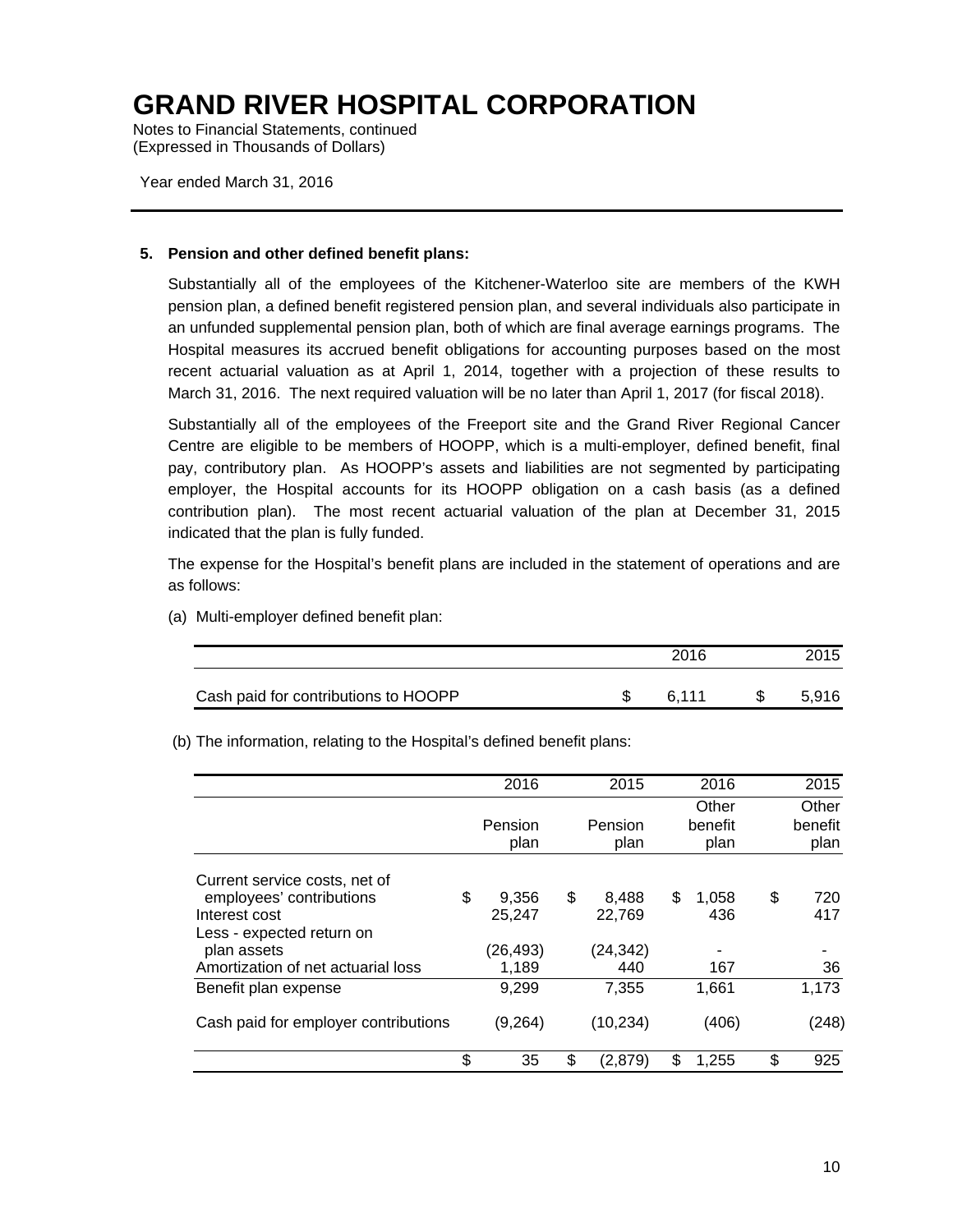Notes to Financial Statements, continued (Expressed in Thousands of Dollars)

#### **5. Pension and other defined benefit plans (continued):**

(b) The information, relating to the Hospital's defined benefit plans:

|                                               | 2016             | 2015             | 2016                           | 2015            |
|-----------------------------------------------|------------------|------------------|--------------------------------|-----------------|
|                                               |                  |                  | Other                          | Other           |
|                                               | Pension          | Pension          | benefit                        | benefit         |
|                                               | plan             | plan             | plan                           | plan            |
| Accrued benefit obligation:                   |                  |                  |                                |                 |
| Balance, beginning of year                    | \$<br>(405, 618) | \$<br>(365, 680) | \$<br>(11, 487)                | \$<br>(8, 712)  |
| Current service costs, inclusive              |                  |                  |                                |                 |
| of employee contributions                     | (15, 618)        | (15, 590)        | (1,058)                        | (720)           |
| Interest cost                                 | (25, 247)        | (22, 769)        | (436)                          | (417)           |
| Less - benefits paid                          | 18,465           | 14,990           | 375                            | 251             |
| Actuarial gain (loss)                         | 538              | (16, 569)        | 435                            | (1,889)         |
| Balance, end of year                          | \$<br>(427, 480) | \$<br>(405, 618) | \$<br>(12, 171)                | \$<br>(11, 487) |
|                                               |                  |                  |                                |                 |
| Plan assets:<br>Fair value, beginning of year | \$<br>423,704    | \$<br>389,206    | \$                             | \$              |
| Actual return on plan assets                  | 26,493           | 24,342           |                                |                 |
| Employer contributions (included              |                  |                  |                                |                 |
| in salaries, wages and benefits)              | 8,982            | 10,685           | 375                            | 251             |
| Employees' contributions                      | 6,962            | 7,852            |                                |                 |
| Less - benefits paid                          | (18, 465)        | (14,990)         | (375)                          | (251)           |
| Actual plan expenses                          | (765)            | (794)            |                                |                 |
| Experience gain                               | 5,191            | 7,403            |                                |                 |
| Fair value, end of year                       | \$<br>452,102    | \$<br>423,704    | \$<br>$\overline{\phantom{a}}$ | \$              |
| Funded status-plan surplus (deficit)          | \$<br>24,622     | \$<br>18,086     | \$<br>(12, 171)                | \$<br>(11, 487) |
| Unamortized net actuarial loss                | 5,142            | 11,995           | 1,702                          | 2,304           |
| Unamortized past service costs                | 2,134            | 1,852            | 94                             | 63              |
| Accrued defined benefit plan                  |                  |                  |                                |                 |
| asset (obligation)                            | \$<br>31,898     | \$<br>31,933     | \$<br>(10, 375)                | \$<br>(9, 120)  |
|                                               |                  |                  |                                |                 |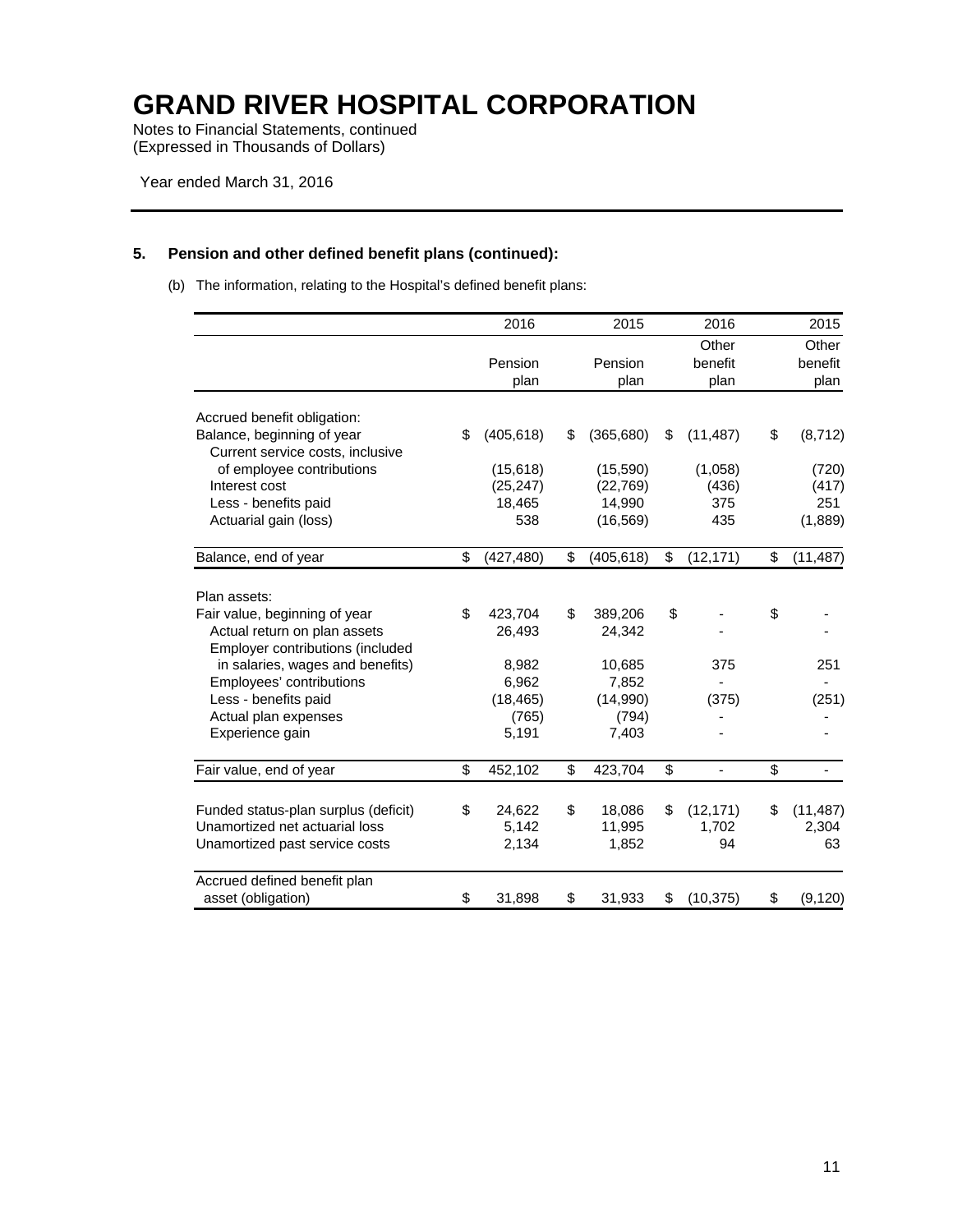Notes to Financial Statements, continued (Expressed in Thousands of Dollars)

Year ended March 31, 2016

#### **5. Pension and other defined benefit plans (continued):**

(b) The information, relating to the Hospital's defined benefit plans:

The significant actuarial assumptions adopted in measuring the Hospital's accrued benefit obligation and benefit costs, are as follows:

|                                                  | 2016  | 2015  |
|--------------------------------------------------|-------|-------|
| Accrued benefit obligation at end of year:       |       |       |
| Rate of compensation increase                    | 3.25% | 3.25% |
| Discount rate (pension benefits)                 | 6.25% | 6.25% |
| Discount rate (other benefits)                   | 3.76% | 3.55% |
| Benefit costs for fiscal year:                   |       |       |
| Expected long-term rate of return on plan assets | 6.25% | 6.25% |
| Discount rate (pension benefits)                 | 6.25% | 6.25% |
| Discount rate (other benefits)                   | 3.55% | 4.55% |
| Healthcare costs (other benefits) 7.0% in 2015   |       |       |
| decreasing 0.5% to 5.0% in 2019                  | 6.50% | 7.00% |
| Dental costs (other benefits)                    | 4.50% | 4.50% |
| Rate of compensation increase                    | 3.25% | 3.25% |

The KWH pension plan consists of the following assets as at December 31:

|                                 | 2016           | 2015           |
|---------------------------------|----------------|----------------|
| Pooled bonds<br>Pooled equities | 44.3%<br>55.7% | 35.1%<br>64.9% |
|                                 | 100.0%         | 100.0%         |

#### **6. Deferred contributions:**

Deferred contributions represent unspent restricted grants for education and research of \$2,092 (2015 - \$2,747) and unspent restricted grants for the Grand River Regional Cancer Centre in the amount of \$1,727 (2015 - \$2,727). The changes in the deferred contributions balance are as follows:

|                                                                                                                                                                             |   | 2016                               |   | 2015                       |
|-----------------------------------------------------------------------------------------------------------------------------------------------------------------------------|---|------------------------------------|---|----------------------------|
| Balance, beginning of year<br>Contributions received during the year<br>Less amounts recognized as revenue during the year<br>Transfers from deferred capital contributions | S | 5,511<br>1,443<br>(2,677)<br>(458) | S | 7,101<br>1.677<br>(3, 267) |
| Balance, end of year                                                                                                                                                        |   | 3.819                              |   | 5.511                      |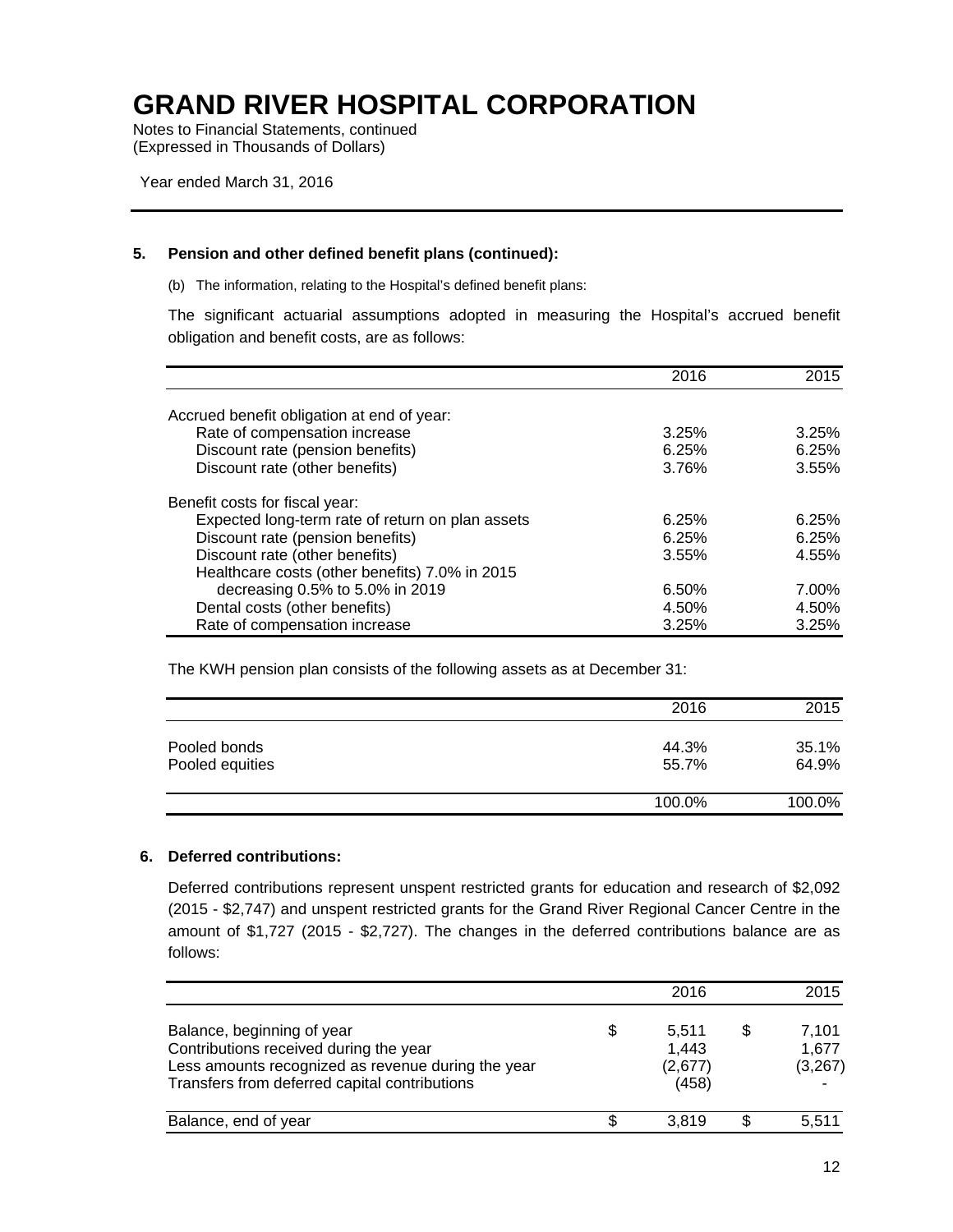Notes to Financial Statements, continued (Expressed in Thousands of Dollars)

#### **7. Deferred capital contributions:**

The changes in deferred capital contributions are as follows:

|                                                   | 2016          | 2015          |
|---------------------------------------------------|---------------|---------------|
| Balance, beginning of year                        | \$<br>157,905 | \$<br>155,722 |
| Contributions from:                               |               |               |
| Grand River Hospital Foundation (note 13)         | 3,129         | 4,770         |
| Ontario Ministry of Health and Long-Term Care     | 2,903         | 1,915         |
| Cancer Care Ontario                               | 2,675         | 3,837         |
| Cancer Care Ontario - capital asset transfer      |               | 7,171         |
| Other capital contributions (net of disposals and |               |               |
| transfers to deferred revenue)                    | 422           | (623)         |
|                                                   | 9,129         | 17,070        |
| Less:                                             |               |               |
| Amortization of deferred capital contributions    |               |               |
| related to equipment                              | (5,605)       | (5, 435)      |
| Amortization of deferred capital contributions    |               |               |
| related to buildings and building improvements    | (9,371)       | (9, 452)      |
| Balance, end of year                              | \$<br>152,058 | \$<br>157,905 |

#### **8. Internally restricted - capital assets:**

Net assets invested in capital assets are calculated as follows:

|                                                                                                       | 2016          | 2015          |
|-------------------------------------------------------------------------------------------------------|---------------|---------------|
| Capital assets                                                                                        | \$<br>186,114 | \$<br>188,017 |
| Amounts financed by:<br>Deferred capital contributions<br>Accounts payable and<br>accrued liabilities | (152,058)     | (157, 905)    |
|                                                                                                       | (5, 175)      | (3,031)       |
|                                                                                                       | \$<br>28,881  | \$<br>27,081  |

The Board of Directors has internally restricted \$28,881 of net assets to fund capital assets (2015 - \$27,081).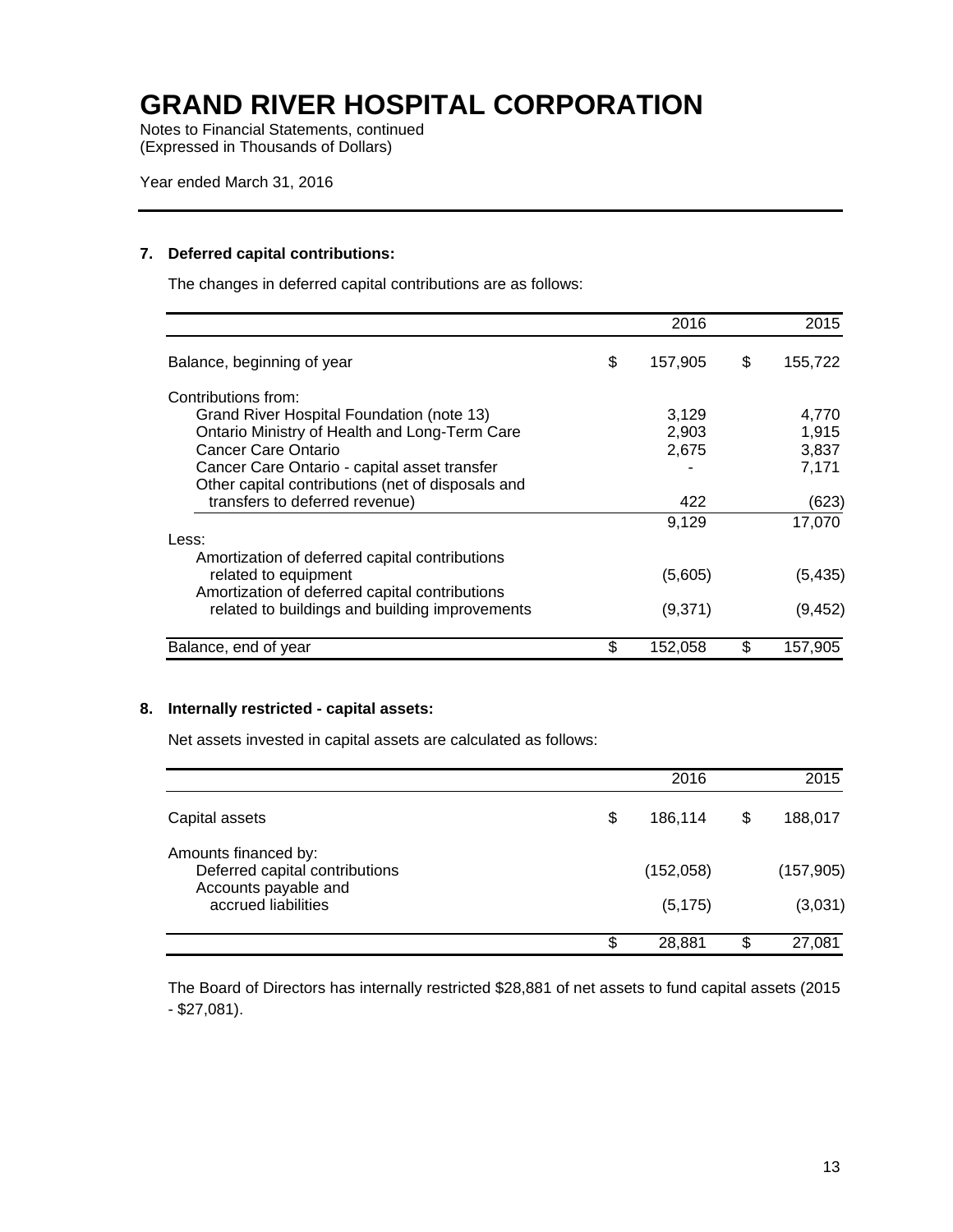Notes to Financial Statements, continued (Expressed in Thousands of Dollars)

Year ended March 31, 2016

#### **9. Commitments and contingencies:**

(a) Service commitments:

Specific medical equipment and other support services are outsourced under agreements that expire in future years. An outsourcing agreement is in place for ongoing supply chain services covering contract management, and procurement of medical, surgical and other supplies. The payments that cover the operating components under the terms of these agreements are as follows:

| 2017         | \$<br>7,482    |
|--------------|----------------|
| 2018<br>2019 | 4,808<br>4,180 |
| 2020         | 3,701          |
| 2021         | 3,641          |

#### (b) Contingencies:

The nature of the Hospital's activities is such that there may be litigation pending or in process at any time. With respect to claims at March 31, 2016, management believes that the Hospital has valid defenses and appropriate insurance coverage in place. In the event claims are successful, management believes that such claims are not expected to have a material effect on the Hospital's financial position.

On July 1, 1987, a group of health care organizations ("subscribers"), which the Hospital was party of, formed Healthcare Insurance Reciprocal of Canada ("HIROC"). HIROC is registered as a Reciprocal pursuant to provincial Insurance Acts which permit persons to exchange with other persons reciprocal contracts of indemnity insurance. HIROC facilitates the provision of liability insurance coverage to health care organizations in the provinces and territories where it is licensed. Subscribers pay annual premiums which are actuarially determined, and are subject to assessment for losses in excess of such premiums, if any, experienced by the group of subscribers for the years in which they were a subscriber. No assessments have been made to March 31, 2016.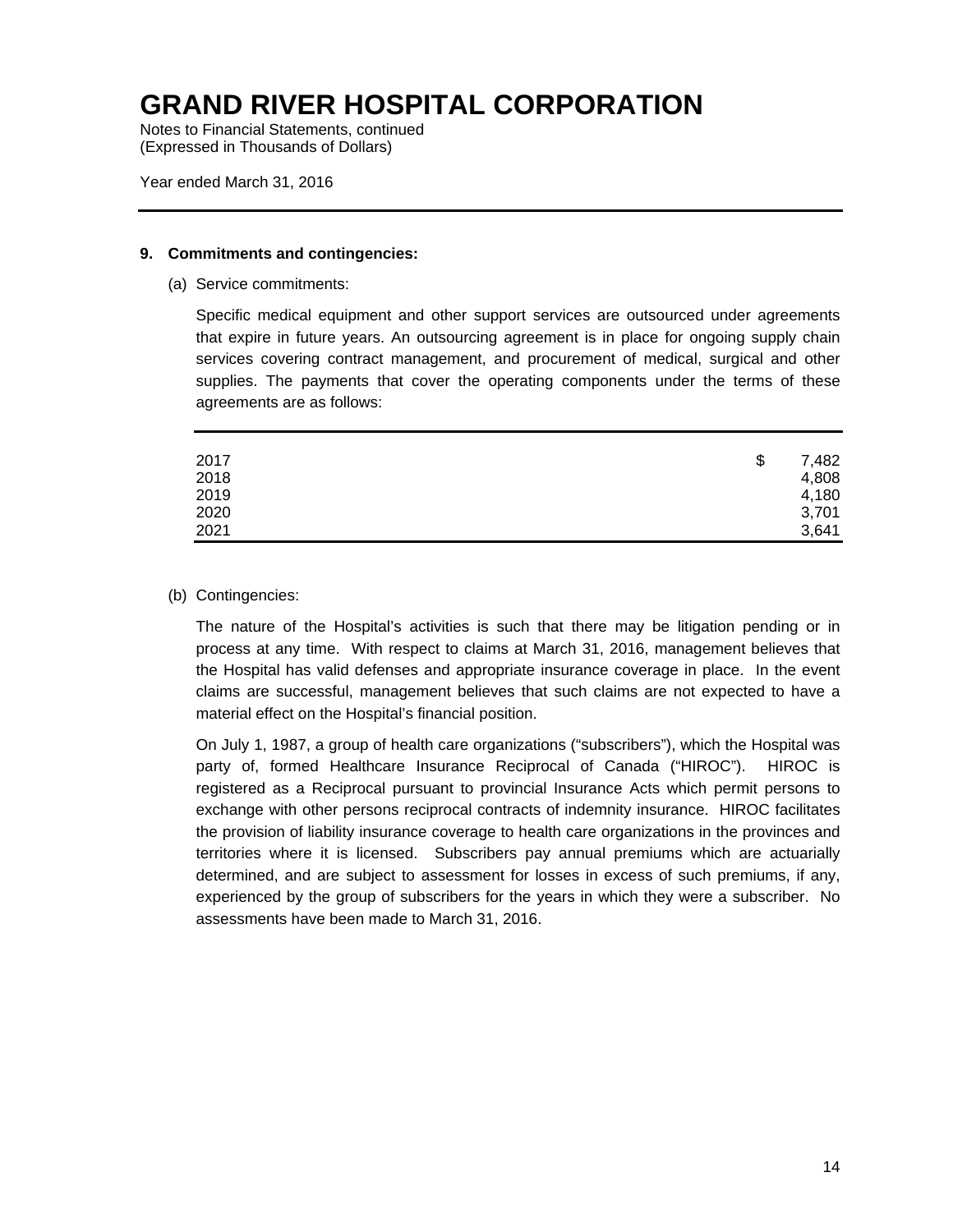Notes to Financial Statements, continued (Expressed in Thousands of Dollars)

Year ended March 31, 2016

#### **9. Commitments and contingencies (continued):**

(c) Letter of credit:

The Hospital issued a standby letter of credit through its financial institution to provide a guarantee to the KWH pension plan for \$6,771, with an annual renewal clause up to March 31, 2020.

#### **10. MOHLTC PCOP reconciliation adjustment:**

In 2016, the Hospital received confirmation from the MOHLTC that liabilities related to PCOP from April 1, 2014 to March 31, 2015 are reduced from the original estimate of \$1,555 to zero. Furthermore, the MOHLTC confirmed that the Hospital has met its obligation for PCOP volumes and, as such, there is no further PCOP recovery for the year ended March 31, 2016. This resulted in the Hospital recording additional revenue in the statement of operations for the year ended March 31, 2016 of \$1,555.

In 2015, the Hospital received confirmation from the MOHLTC that liabilities related to PCOP from April 1, 2013 to March 31, 2014 are reduced from the original estimate of \$6,069. The revised recovery is \$3,744. This resulted in the Hospital recording additional revenue in the statement of operations for the year ended March 31, 2015 of \$2,325.

#### **11. Net change in non-cash operating working capital balances:**

|                                                                             |    | 2016      |   | 2015    |
|-----------------------------------------------------------------------------|----|-----------|---|---------|
| Accounts receivable not applicable to capital assets                        | \$ | 1.919     | S | 2,300   |
| Inventories                                                                 |    | (619)     |   | (850)   |
| Prepaid expenses<br>Accounts payable and accrued liabilities not applicable |    | (458)     |   | (1,028) |
| to capital assets                                                           |    | (11, 186) |   | 5,852   |
| Accrued salary, wages and benefits liabilities                              |    | (1,201)   |   | 2,671   |
| Deferred contributions not applicable to capital assets                     |    | (1,692)   |   | (1,590) |
|                                                                             | S  | 13.237    |   | 7,355   |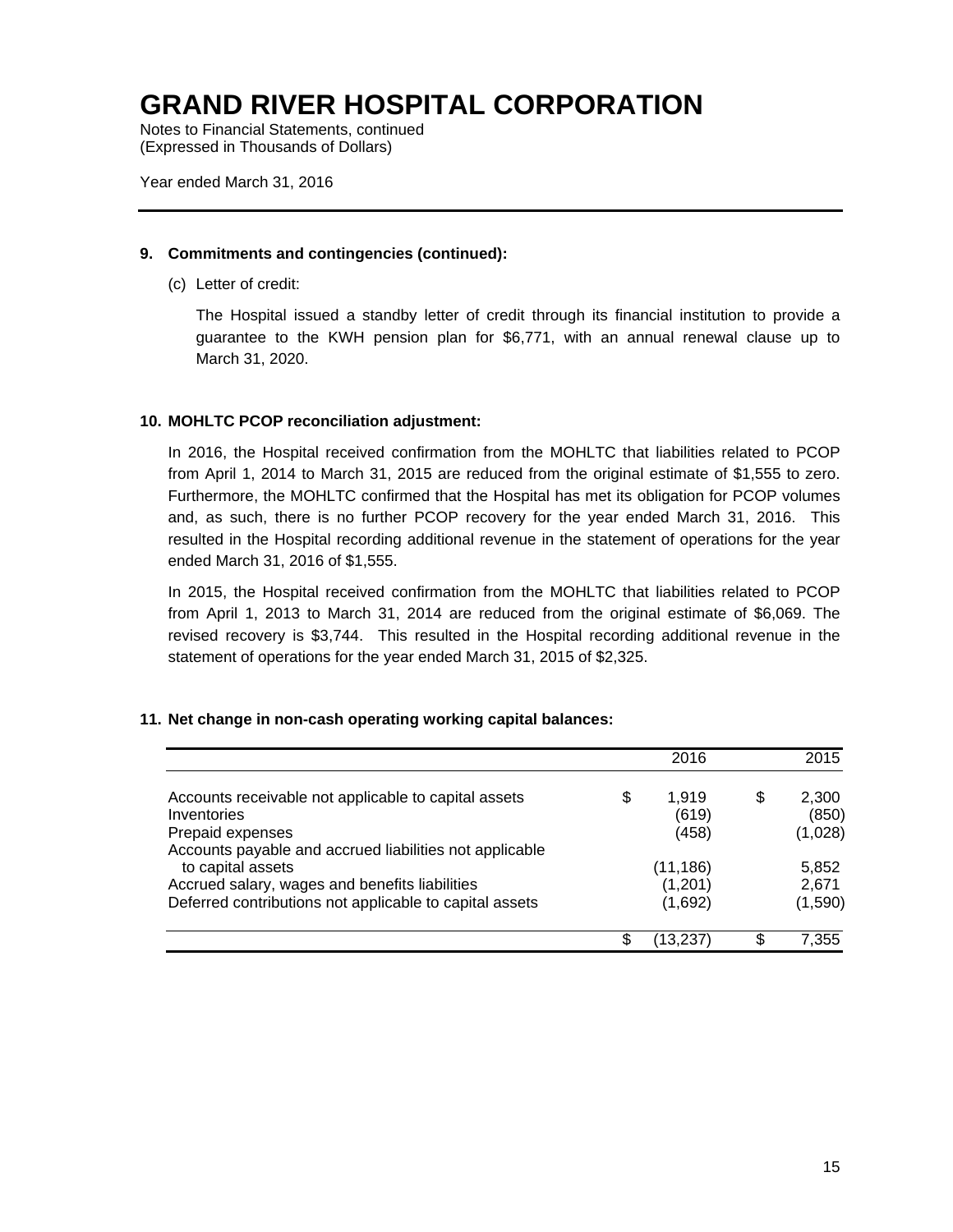Notes to Financial Statements, continued (Expressed in Thousands of Dollars)

Year ended March 31, 2016

#### **12. Financial risks and concentration of credit risk:**

(a) Credit risk:

 Credit risk refers to the risk that a counterparty may default on its contractual obligations resulting in a financial loss. The Hospital is exposed to credit risk with respect to the accounts receivable, cash and long-term investments.

 The Hospital assesses, on a continuous basis, accounts receivable and provides for any amounts that are not collectible in the allowance for doubtful accounts. The maximum exposure to credit risk of the Hospital at March 31, 2016 is the carrying value of these assets.

As at March 31, 2016, \$1,876 (2015 - \$1,305) of accounts receivable were past due, but not impaired.

 The carrying amount of accounts receivable is valued with consideration for an allowance for doubtful accounts. The amount of any related impairment loss is recognized in the income statement. Subsequent recoveries of impairment losses related to accounts receivable are credited to the income statement. The balance of the allowance for doubtful accounts at March 31, 2016 is \$995 (2015 - \$1,148).

(b) Liquidity risk:

 Liquidity risk is the risk that the Hospital will be unable to fulfill its obligations on a timely basis or at a reasonable cost. The Hospital manages its liquidity risk by monitoring its operating requirements. The Hospital prepares budget and cash forecasts to ensure it has sufficient funds to fulfill its obligations.

Accounts payable and accrued liabilities are generally due within 60 days of receipt of an invoice.